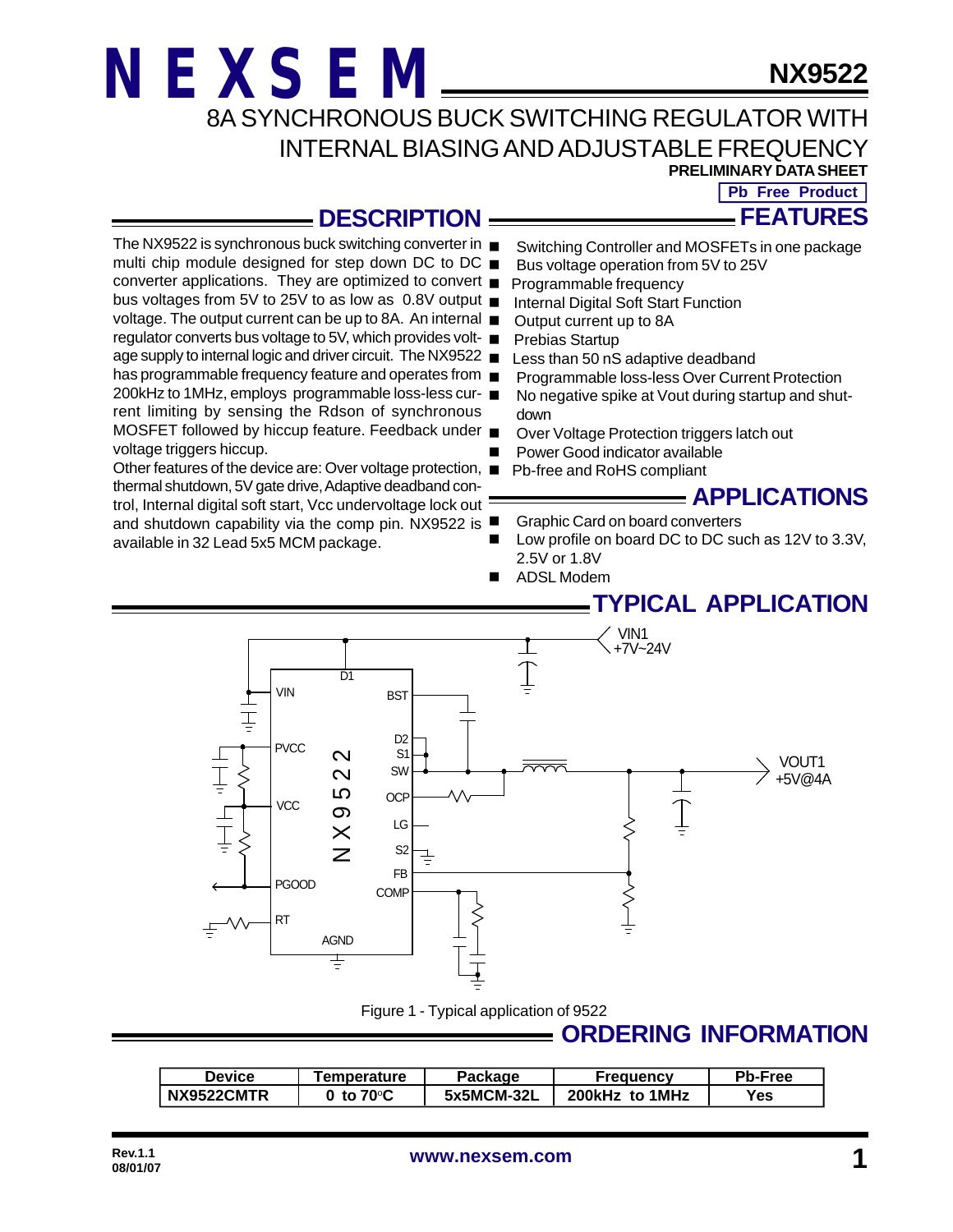## **ABSOLUTE MAXIMUM RATINGS**

| PVCC, VCC to GND & BST to SW voltage  - 0.3V to 6.5V |  |
|------------------------------------------------------|--|
|                                                      |  |
|                                                      |  |
|                                                      |  |
|                                                      |  |
|                                                      |  |
| Operating Junction Temperature Range  -40°C to 125°C |  |
|                                                      |  |
|                                                      |  |
|                                                      |  |

CAUTION: Stresses above those listed in "ABSOLUTE MAXIMUM RATINGS", may cause permanent damage to the device. This is a stress only rating and operation of the device at these or any other conditions above those indicated in the operational sections of this specification is not implied.

#### **PACKAGE INFORMATION**

32-LEAD PLASTIC MCM 5 x 5

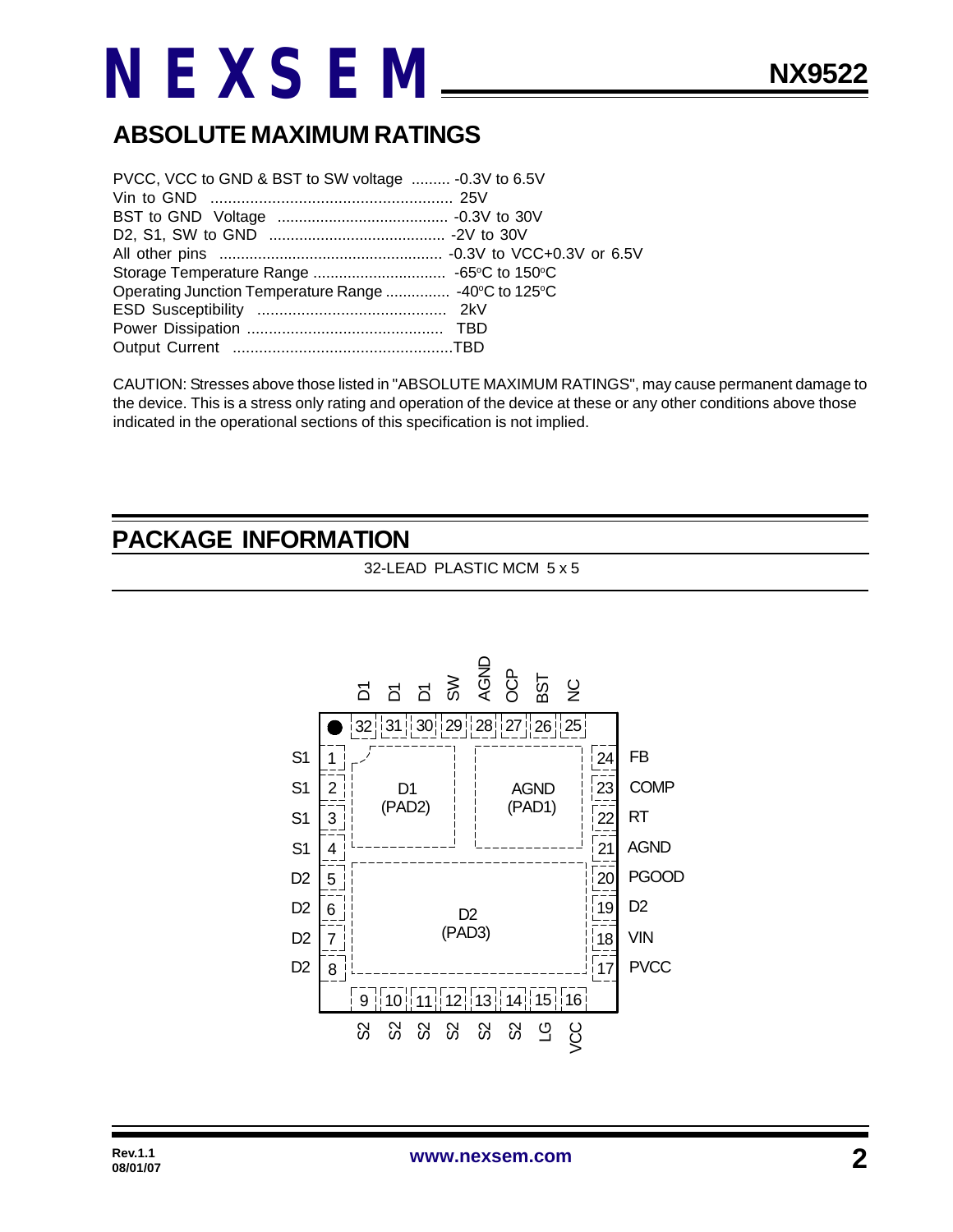### **ELECTRICAL SPECIFICATIONS**

Unless otherwise specified, these specifications apply over V<sub>IN</sub> = 12V and T<sub>A</sub>= 0 to 70°C. Typical values refer to T<sub>A</sub> = 25°C. Low duty cycle pulse testing is used which keeps junction and case temperatures equal to the ambient temperature.

| <b>PARAMETER</b>                            | <b>SYM</b>                   | <b>Test Condition</b>                                                      | Min | <b>TYP</b> | <b>MAX</b>  | <b>Units</b>      |
|---------------------------------------------|------------------------------|----------------------------------------------------------------------------|-----|------------|-------------|-------------------|
| <b>Reference Voltage</b>                    |                              |                                                                            |     |            |             |                   |
| Ref Voltage                                 | $V_{REF}$                    | 4.5V <vcc<5.5v< td=""><td></td><td>0.8</td><td></td><td>V</td></vcc<5.5v<> |     | 0.8        |             | V                 |
| Ref Voltage line regulation                 |                              |                                                                            |     | 0.4        |             | $\%$              |
| <b>Supply Voltage(Vcc)</b>                  |                              |                                                                            |     |            |             |                   |
| V <sub>CC</sub> Voltage Range               | $V_{\rm CC}$                 |                                                                            | 4.5 | 5          | 5.5         | V                 |
| V <sub>CC</sub> Supply Current (Static)     | $I_{CC}$ (Static)            | Outputs not switching                                                      |     | 3          |             | mA                |
| PV <sub>CC</sub> Supply Current             | $I_{\rm CC}$                 |                                                                            |     | 5          |             | mA                |
| (Dynamic)                                   | (Dynamic)                    |                                                                            |     |            |             |                   |
| Supply Voltage(V <sub>BST</sub> )           |                              |                                                                            |     |            |             |                   |
| V <sub>BST</sub> Supply Current             | $I_{\text{BST}}$             |                                                                            |     | 5          |             | mA                |
| (Dynamic)                                   | (Dynamic)                    |                                                                            |     |            |             |                   |
| <b>Under Voltage Lockout</b>                |                              |                                                                            |     |            |             |                   |
| V <sub>cc</sub> -Threshold                  | $V_{\text{CC}}$ _UVLO        | V <sub>CC</sub> Rising                                                     |     | 4.2        |             | V                 |
| $V_{CC}$ -Hysteresis                        | $V_{CC}$ Hyst                | V <sub>CC</sub> Falling                                                    |     | 0.22       |             | $\overline{\vee}$ |
| <b>Supply Voltage(Vin)</b>                  |                              |                                                                            |     |            |             |                   |
| V <sub>in</sub> Voltage Range               | $V_{in}$                     |                                                                            | 4.7 |            | 25          | V                 |
| Input Voltage Current                       |                              | $V$ in=24 $V$                                                              |     | 24         | 40          | uA                |
| <b>Vin UVLO</b>                             |                              |                                                                            |     |            |             |                   |
| $V_{in}$ -Threshold                         | $V_{in}$ UVLO                | V <sub>CC</sub> Rising                                                     |     | 4.5        |             | $\vee$            |
| $V_{in}$ -Hysteresis                        | $V_{in}$ Hyst                | V <sub>CC</sub> Falling                                                    |     | 0.5        |             | $\vee$            |
| $\overline{\text{ss}}$                      |                              |                                                                            |     |            |             |                   |
| Soft Start time                             | <b>Tss</b>                   | Fs=300Khz                                                                  |     | 3.4        |             | mS                |
| <b>Oscillator (Rt)</b>                      |                              |                                                                            |     |            |             |                   |
| Frequency                                   | $F_S$                        | Rt=open                                                                    |     | 300        |             | kHz               |
| Ramp-Amplitude Voltage                      | $\mathsf{V}_{\mathsf{RAMP}}$ |                                                                            |     | 1.6        |             | V                 |
| Max Duty Cycle                              |                              |                                                                            |     | 84         |             | $\frac{8}{6}$     |
| Min Duty Cycle                              |                              |                                                                            |     |            | $\mathbf 0$ | %                 |
| <b>Error Amplifiers</b><br>Transconductance |                              |                                                                            |     | 2000       |             | umho              |
| <b>Input Bias Current</b>                   | Ib                           |                                                                            |     | 10         |             | nA                |
| Comp SD Threshold                           |                              |                                                                            |     | 0.3        |             | $\vee$            |
| <b>FBUVLO</b>                               |                              |                                                                            |     |            |             |                   |
| Feedback UVLO threshold                     |                              | percent of nominal                                                         | 65  | 70         | 75          | $\%$              |
| <b>OCP</b>                                  |                              |                                                                            |     |            |             |                   |
| OCP current                                 |                              |                                                                            |     | 32         |             | uA                |
| <b>Power Good(Pgood)</b>                    |                              |                                                                            |     |            |             |                   |
| Threshold Voltage as % of<br>Vref           |                              | FB ramping up                                                              |     | 90         |             | %                 |
| Hysteresis                                  |                              |                                                                            |     | 5          |             | $\%$              |
| <b>Ouput Stage</b>                          |                              |                                                                            |     |            |             |                   |
| High Side MOSFET R <sub>DSON</sub>          |                              |                                                                            |     | 18         |             | ohm               |
| Low Side MOSFET R <sub>DSON</sub>           |                              |                                                                            |     | 18         |             | ohm               |
| <b>Output Current</b>                       |                              |                                                                            |     | 8          |             | A                 |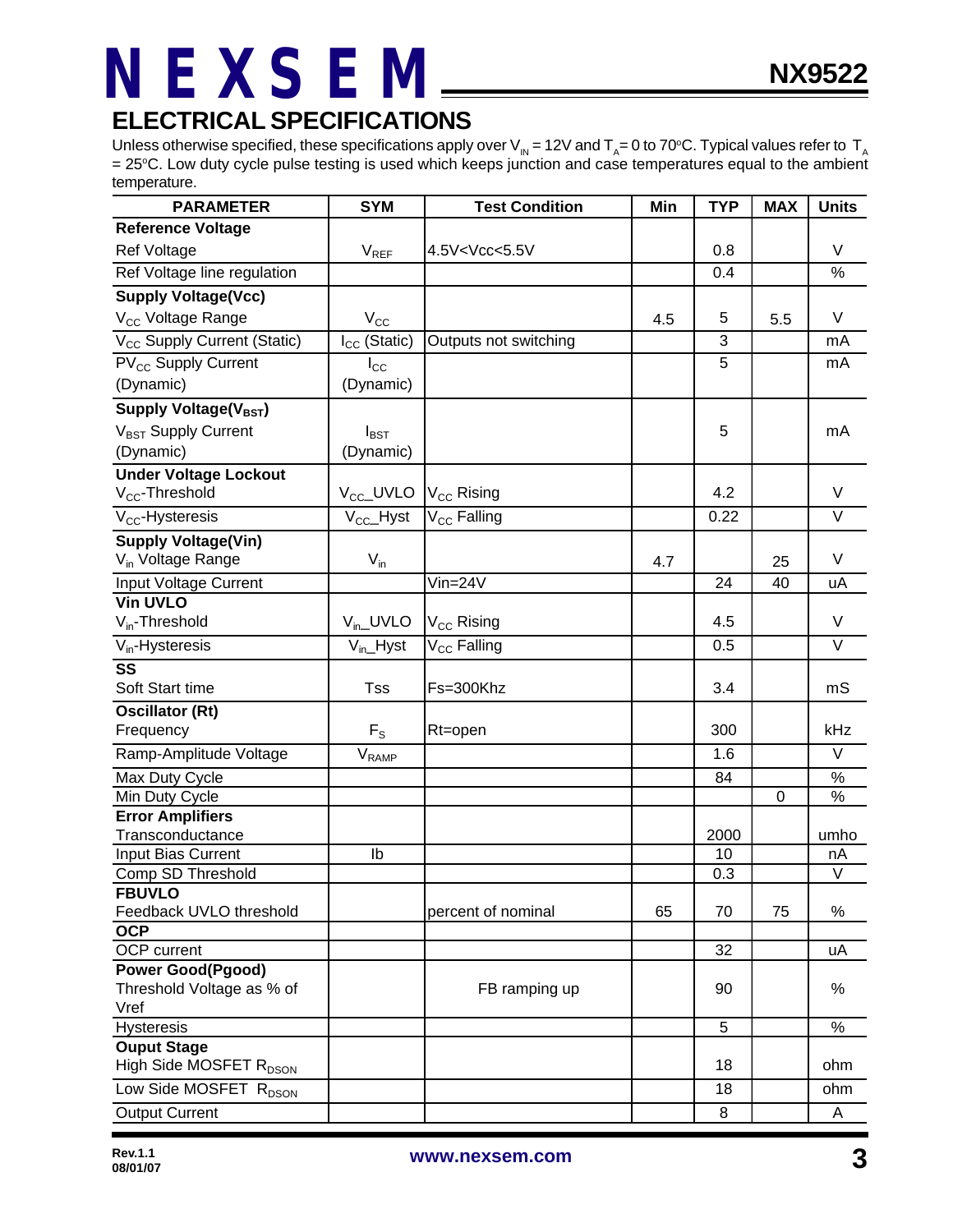

| <b>PARAMETER</b>        | <b>SYM</b> | <b>Test Condition</b> | Min | <b>TYP</b> | <b>MAX</b> | Units       |
|-------------------------|------------|-----------------------|-----|------------|------------|-------------|
| <b>Over Voltage</b>     |            |                       |     |            |            |             |
| Over Voltage Trip Point |            |                       | 115 | 120        |            | %Vref       |
| <b>Hysteresis</b>       |            |                       |     | 8          |            | %Vref       |
| Over Voltage Delay      |            |                       |     |            |            | cycle       |
| Over temperature        |            |                       |     |            |            |             |
| Threshold               |            |                       |     | 150        |            | $^{\circ}C$ |
| <b>Hysteresis</b>       |            |                       |     | 20         |            | $^{\circ}C$ |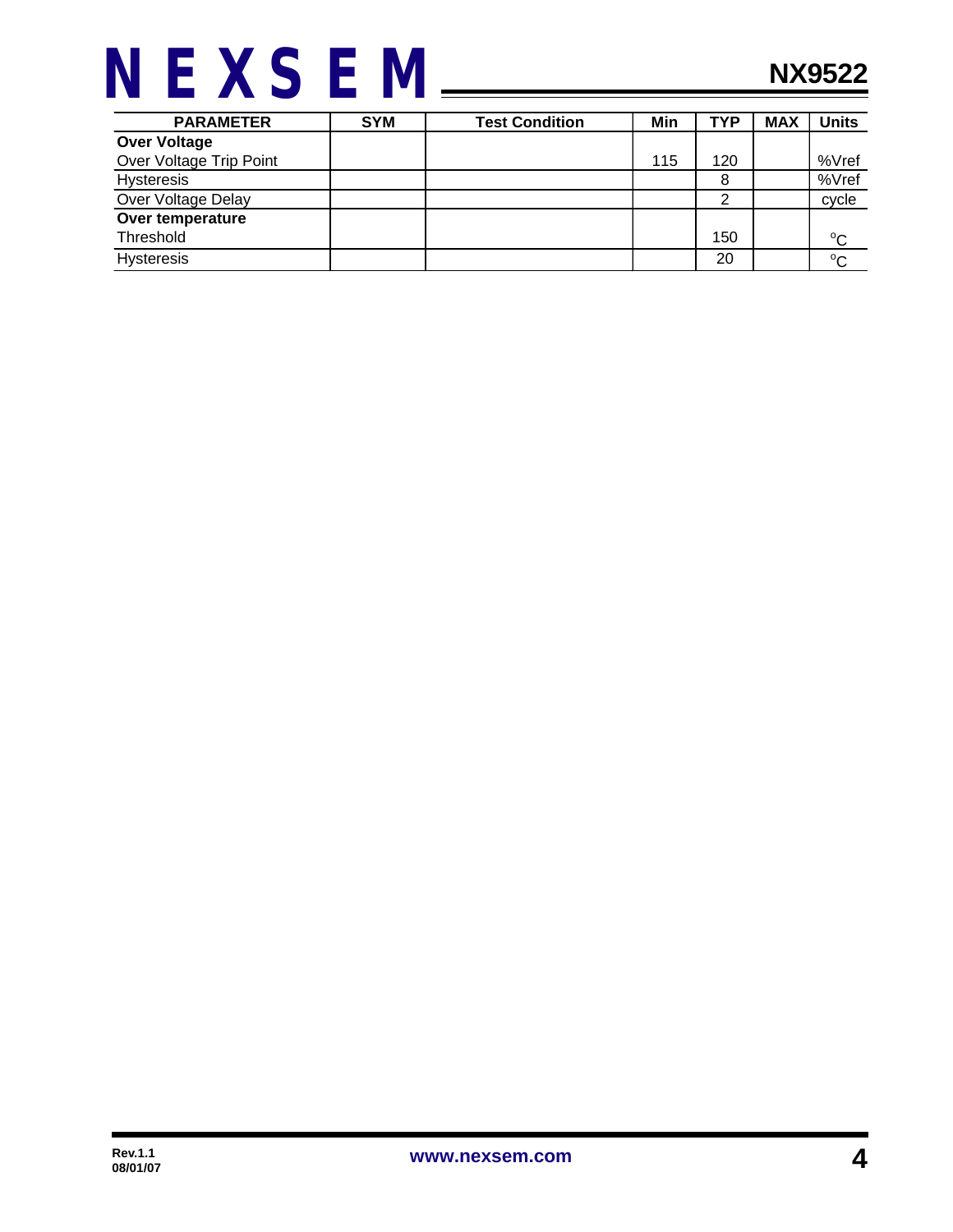#### **PIN DESCRIPTIONS**

| PIN#       | <b>PIN SYMBOL</b> | <b>PIN DESCRIPTION</b>                                                                                                                                                                                                                                                                                                                       |
|------------|-------------------|----------------------------------------------------------------------------------------------------------------------------------------------------------------------------------------------------------------------------------------------------------------------------------------------------------------------------------------------|
| $1 - 4$    | S <sub>1</sub>    | S1 is the source of high side MOSFET.                                                                                                                                                                                                                                                                                                        |
| $5 - 8,19$ | D <sub>2</sub>    | D2 is the drain of low side MOSFET.                                                                                                                                                                                                                                                                                                          |
| $9 - 14$   | S <sub>2</sub>    | S2 is the source of high side MOSFET.                                                                                                                                                                                                                                                                                                        |
| 15         | LG                | Low side gate driver output for monitoring.                                                                                                                                                                                                                                                                                                  |
| 16         | <b>VCC</b>        | Supply voltage for the internal logic circuit. A 1uF high frequency ceramic capaci-<br>tor must be connected from this pin to GND pin.                                                                                                                                                                                                       |
| 17         | <b>PVCC</b>       | An internal 5V regulator provides this supply voltage for the low side fet drivers.<br>A high frequency 1uF ceramic cap must be connected from this pin to the<br>PGND pin as close as possible                                                                                                                                              |
| 18         | <b>VIN</b>        | Voltage supply for the internal 5V regulator.                                                                                                                                                                                                                                                                                                |
| 20         | PG                | An open drain output that requires a pull up resistor to Vcc or a voltage lower<br>than Vcc. When FB pin reaches 90% of the reference voltage PGOOD transi-<br>tions from LO to HI state.                                                                                                                                                    |
| 22         | RT                | Oscillator's frequency can be set by using an external resistor from this pin to<br>GND.                                                                                                                                                                                                                                                     |
| 23         | <b>COMP</b>       | This pin is the output of the error amplifier and together with FB pin is used to<br>compensate the voltage control feedback loop. This pin is also used as a shut<br>down pin. When this pin is pulled below 0.3V, both drivers are turned off and<br>internal soft start is reset.                                                         |
| 24         | <b>FB</b>         | This pin is the error amplifier inverting input. This pin is also connected to the<br>output UVLO comparator. When this pin falls below 0.48V, both HDRV and LDRV<br>outputs are in hiccup.                                                                                                                                                  |
| 25         | <b>NC</b>         | Not used.                                                                                                                                                                                                                                                                                                                                    |
| 26         | <b>BST</b>        | This pin supplies voltage to the high side driver. A high frequency<br>ceramic capacitor of 0.1 to 1 uF must be connected from this pin to SW pin.                                                                                                                                                                                           |
| 27         | <b>OCP</b>        | This pin is connected to the drain of the external low side MOSFET and is the<br>input of the over current protection(OCP) comparator. An internal current source<br>is flown to the external resistor which sets the OCP voltage across the Rdson<br>of the low side MOSFET. Current limit point is this voltage divided by the Rds-<br>on. |
| 21,28      | <b>AGND</b>       | Analog ground.                                                                                                                                                                                                                                                                                                                               |
| 29         | SW                | This pin should be connected to the source of the high side MOSFET S1 and<br>drain of the low side MOSFET D2.                                                                                                                                                                                                                                |
| 30-32      | D <sub>1</sub>    | Drain of High side MOSFET.                                                                                                                                                                                                                                                                                                                   |